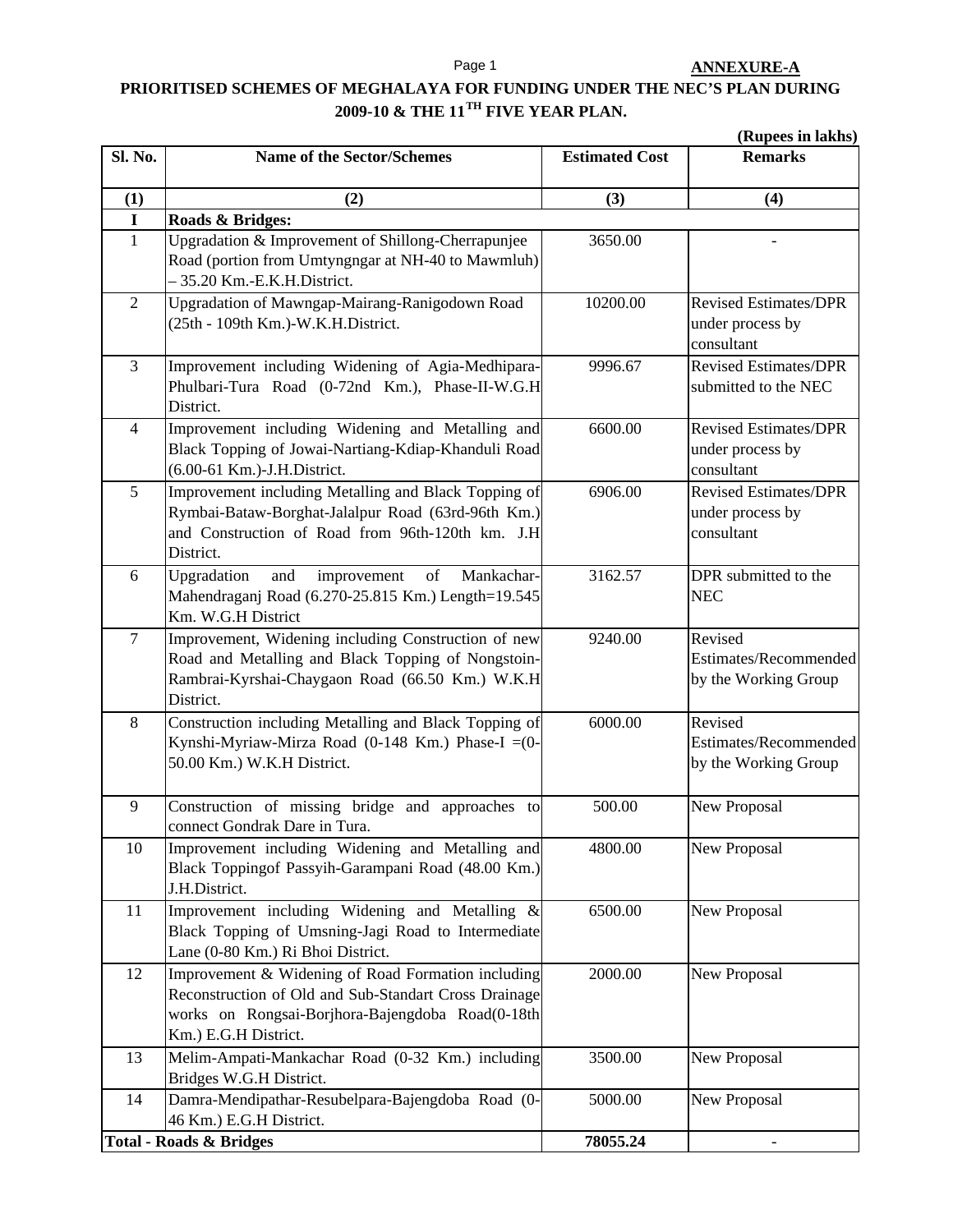Page 2 **(Rupees in lakhs)** 

| Sl. No.              | <b>Name of the Sector/Schemes</b>                     | <b>Estimated Cost</b> | <b>Remarks</b>           |
|----------------------|-------------------------------------------------------|-----------------------|--------------------------|
| (1)                  | (2)                                                   | (3)                   | (4)                      |
| $\mathbf{I}$         | <b>Transport</b>                                      |                       |                          |
| $\mathbf{1}$         | Construction of Interstate Truck Terminus at Mawlein, | 2728.23               | New Proposal             |
|                      | Ri Bhoi District.                                     |                       |                          |
| $\overline{2}$       | Construction of Interstate Bus Terminus at Mawiong,   | 5058.58               | New Proposal             |
|                      | East Khasi Hills District.                            |                       |                          |
| <b>Sub Total-II</b>  |                                                       | 7786.81               |                          |
| III                  | Power:                                                |                       |                          |
|                      | (A) Transmission Schemes:                             |                       |                          |
| 1                    | Installation of 1x100 MVA, 220/132 KV Auto-           | 1713.36               | New Proposal             |
|                      | Transformer and construction of 132 KV line bay at    |                       |                          |
|                      | Agia Sub-Station (Assam) for evacuation of Power by   |                       |                          |
|                      | Meghalaya via the Nangalbibra Sub -Station.           |                       |                          |
| $\overline{2}$       | Construction of 132 KV LILO of Agia-Nangalbibra line  | 499.65                | Revised                  |
|                      | at Mendipathar.                                       |                       |                          |
| 3                    | Construction of 132 / 33 KV, 2x20 MVA Sub-Station at  | 1267.00               | Revised                  |
|                      | Mendipathar.                                          |                       |                          |
| $\overline{4}$       | Construction of 132 KV D/C LILO of Mawlai-Cherra      | 499.97                | New Proposal             |
|                      | S/C line at Mawngap Sub - Station.                    |                       |                          |
| 5                    | Construction of 132 KV D/C LILO of Mawlai-            | 499.80                | New Proposal             |
|                      | Nangalbibra S/C line at Mawngap Sub-Station.          |                       |                          |
| 6                    | Construction of 132 KV S/C line from New Umtru to     | 553.00                | New Proposal             |
|                      | EPIP-II and from New Umtru HEP to Old Umtru HEP.      |                       |                          |
| $\overline{7}$       | 132 KV S/C Cherra-Ichamati along with associated bay  | 2500.00               |                          |
|                      | and 10 MVA Sub-Station.                               |                       | New Proposal             |
| 8                    | Augmentation of 132/33 KV Sub-Station at              | 500.00                | New Proposal             |
|                      | Cherrapunjee Sub-Station from 12.5 MVA to 20 MVA.     |                       |                          |
|                      |                                                       |                       |                          |
| 9                    | Augmentation of 132/33 KV Substation from 70 MVA      | 1500.00               | New Proposal             |
|                      | to 100 MVA Substation at EPIP-II                      |                       |                          |
| 10                   | Augmentation of 132/33 KV Substation from 35 MVA      | 491.00                | New Proposal             |
|                      | to 50 MVA Substation at Rongkhon                      |                       |                          |
|                      | <b>Sub Total (Transmission)</b>                       | 10023.78              |                          |
|                      | (B) Survey & Investigation                            |                       |                          |
| 1                    | Upper Khri Diversion (Stage-I 10 MW, Stage-II 15      | 494.00                | New Proposal             |
|                      | MW)                                                   |                       |                          |
| $\overline{2}$       | Umngi HEP Stage-I (54 MW).                            | 500.00                | $\overline{\phantom{a}}$ |
| 3                    | Nongkohlait (Umngi Stage-II HEP - 120 MW)             | 502.00                | $\overline{\phantom{a}}$ |
|                      | <b>Sub Total (Survey &amp; Investigation)</b>         | 1496.00               | $\overline{a}$           |
|                      | (C) Small Hydro Projects(SHPs):                       |                       |                          |
| $\mathbf{1}$         | Tyrsaw Micro HEP (500 KW), East Khasi Hills           | 483.00                |                          |
| $\overline{2}$       | Risaw Micro HEP (100 KW), East Khasi Hills            | 257.60                | -                        |
| 3                    | Umran Micro HEP (200 KW), Ri Bhoi                     | 177.00                | $\overline{\phantom{m}}$ |
|                      | <b>Sub-Total (Small Hydro Projects)</b>               | 917.60                |                          |
| <b>Total - Power</b> |                                                       | 12437.38              | $\overline{\phantom{m}}$ |
| IV                   | Agriculture:                                          |                       |                          |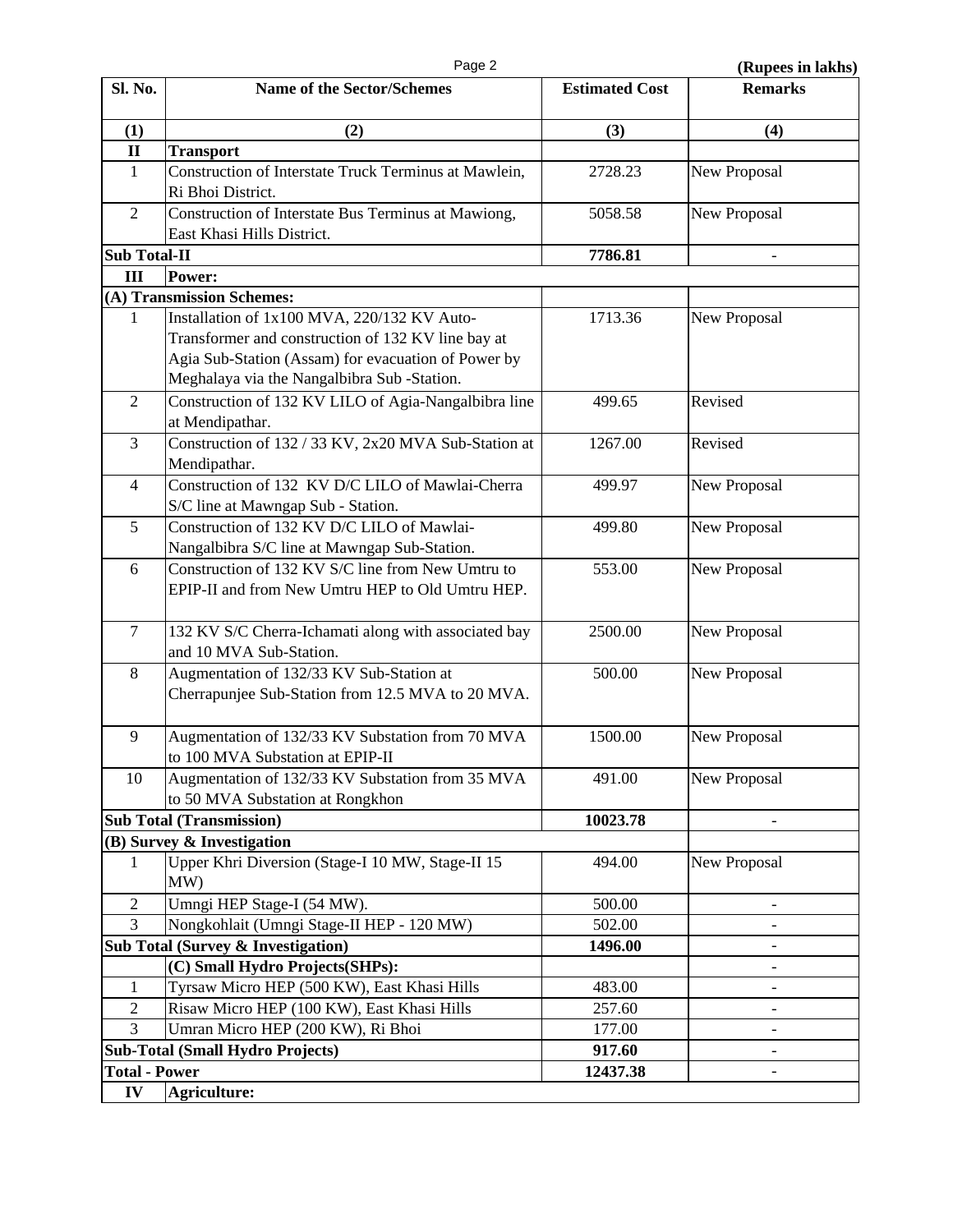Page 3 **(Rupees in lakhs)** 

| Sl. No.                                                  | <b>Name of the Sector/Schemes</b>                            | <b>Estimated Cost</b> | <b>Remarks</b>           |
|----------------------------------------------------------|--------------------------------------------------------------|-----------------------|--------------------------|
| (1)                                                      | (2)                                                          | (3)                   | (4)                      |
| $\mathbf{1}$                                             | Agricultural Demonstration Pilot Projects in Meghalaya       | 80.00                 |                          |
|                                                          | for demonstrating the Multiple Cropping Syatem of            |                       |                          |
|                                                          | <b>Cultivation in Compact Area</b>                           |                       |                          |
| $\overline{2}$                                           | Integrated Crop Development in Paddy Clusters in order       | 40.00                 |                          |
|                                                          | to promote Double Cropping.                                  |                       |                          |
| <b>Sub Total-IV</b>                                      |                                                              | 120.00                |                          |
| V                                                        | Horticulture:                                                |                       |                          |
| $\mathbf{1}$                                             | Infrastructure Development for Maintenance of                | 327.00                |                          |
|                                                          | Germplasm and Conservation of Elite Planting Materials       |                       |                          |
|                                                          | of the NER for Multiplication for the States of North        |                       |                          |
|                                                          | East                                                         |                       |                          |
| $\overline{2}$                                           | Project on Horticulture Development at Nohkrek               | 499.00                | New Proposal             |
|                                                          | Region, East Garo Hills                                      |                       |                          |
| 3                                                        | Setting up of Regional training Centre for Commercial        | 496.65                |                          |
|                                                          | Cash Crop Cultivation at Umsning.                            |                       |                          |
| $\overline{4}$                                           | Upgradation of Fruit Processing Unit at Dainadubi for        | 350.00                |                          |
|                                                          | Processing Produce from Lower Assam and Meghalaya            |                       |                          |
|                                                          |                                                              |                       |                          |
| 5                                                        | Tea Processing Unit at Williamnagar                          | 132.71                |                          |
| 6                                                        | Propagation & Cultivation of Vegetables and Post             | 200.00                |                          |
|                                                          | Hervest Handling including Vacuum Packaging                  |                       |                          |
| <b>Sub Total-V</b>                                       |                                                              | 2005.36               |                          |
| VI                                                       | A.H. & Veterinary:                                           |                       |                          |
| $\mathbf{1}$                                             | Establishment of Regional Biological Production Centre,      | 1053.00               |                          |
|                                                          | <b>Upper Shillong</b>                                        |                       |                          |
| $\overline{2}$                                           | Establishment of Poultry Breeding Farm in West Garo<br>Hills | 259.00                | New Proposal             |
|                                                          |                                                              |                       |                          |
| <b>Sub-Total-VI</b>                                      | <b>Fisheries:</b>                                            | 1312.00               |                          |
| VII                                                      | Integrated Fishery Development Programme for Jaintia         | 100.00                |                          |
| $\mathbf{1}$                                             | Hills, West Khasi Hills, East Garo Hills and South Garo      |                       |                          |
|                                                          | Hills District.                                              |                       |                          |
| $\mathfrak{2}$                                           | Capacity Building & Extension Programme                      | 30.00                 | $\overline{\phantom{m}}$ |
| 3                                                        | Setting up of Eco-Chinese Carp Hatchery.                     | 20.00                 | $\qquad \qquad -$        |
|                                                          |                                                              | 150.00                |                          |
| Sub-Total-VII:<br><b>Information Technology:</b><br>VIII |                                                              |                       |                          |
| $\mathbf{1}$                                             | On e-Governance databases and application:                   | 500.00                |                          |
| $\sqrt{2}$                                               | I.T. Professional Training Centre in Shillong                | 440.00                | $\overline{\phantom{a}}$ |
| 3                                                        | Creating Talent Pool of Employable Students to fuel the      | 360.00                |                          |
|                                                          | IT Industry Growth in Meghalaya                              |                       |                          |
| $\overline{4}$                                           | Computerisation of Directorates and field offices            | 300.00                |                          |
| 5                                                        | Awarding Desktop PC/Entry Level Laptop to students           | 30.00                 |                          |
|                                                          | who have done well in Class X & XII                          |                       |                          |
| 6                                                        | Integrated e-education and Tele Health Programme for         | 226.50                |                          |
|                                                          | Don Bosco Schools in Meghalaya (NGO)                         |                       |                          |
| $\tau$                                                   | Setting up of I.T Training at Don Bosco Technical            | 155.00                |                          |
|                                                          | (NGO)                                                        |                       |                          |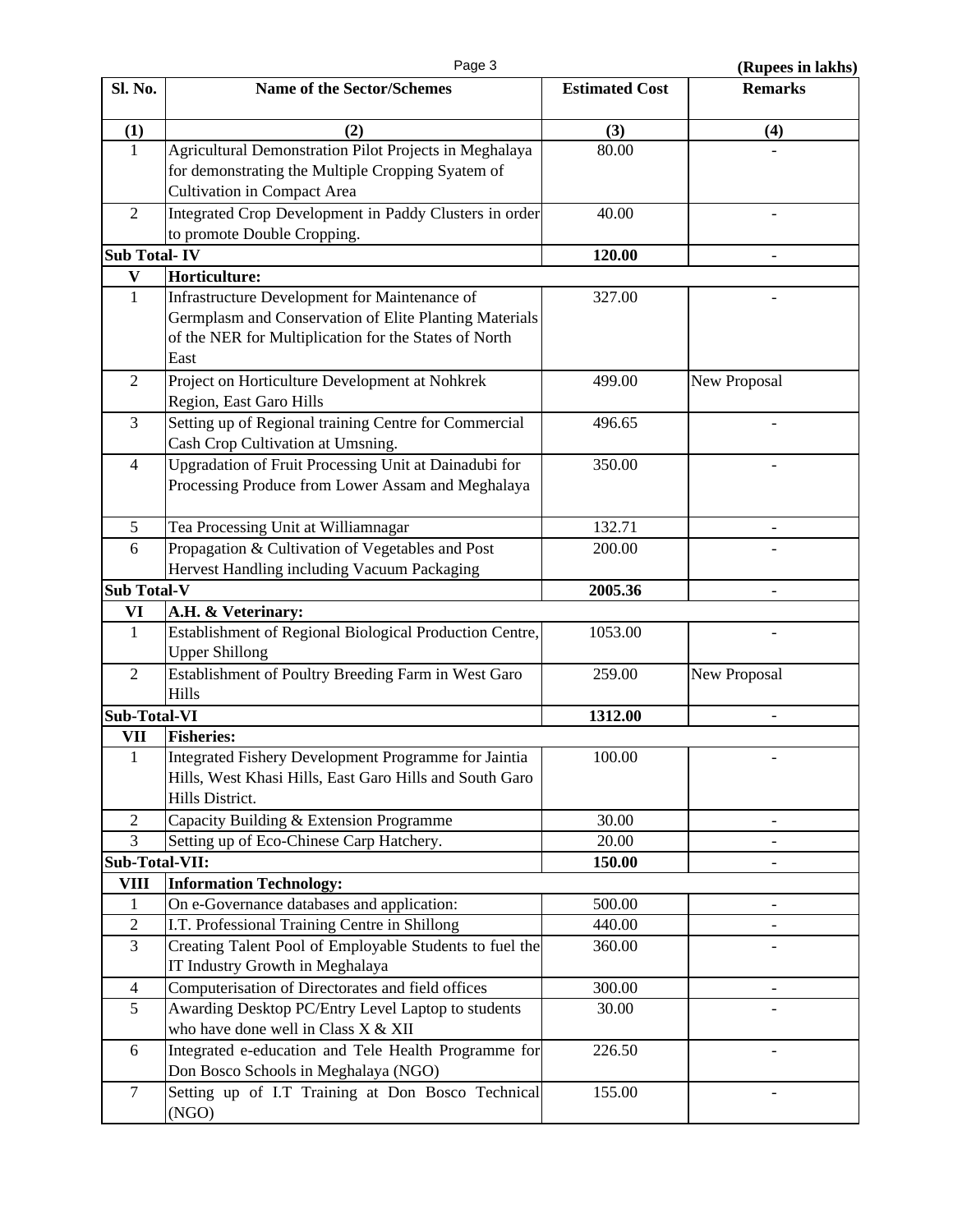Page 4 **(Rupes in lakhs)** 

| Sl. No.                | <b>Name of the Sector/Schemes</b>                                                  | <b>Estimated Cost</b> | (ларссэ ш кимв)<br><b>Remarks</b> |
|------------------------|------------------------------------------------------------------------------------|-----------------------|-----------------------------------|
|                        |                                                                                    |                       |                                   |
| (1)                    | (2)                                                                                | (3)                   | (4)                               |
| 8                      | Preparation of Natural Resources ATLAS of Meghalaya                                | 45.25                 | New Proposal                      |
|                        |                                                                                    |                       |                                   |
| <b>Sub-Total-VIII:</b> |                                                                                    | 2056.75               |                                   |
| IX                     | <b>Science &amp; Technology:</b>                                                   |                       |                                   |
| $\mathbf{1}$           | Propagation & Conservation of Indigeneous Wild Edible                              | 150.00                |                                   |
|                        | Plants of Meghalaya                                                                |                       |                                   |
| $\overline{2}$         | Preservation & Promotion of Herbal & Aromatic Plants                               | 100.00                |                                   |
|                        |                                                                                    |                       |                                   |
| 3                      | Setting up of a State Planetorium                                                  | 400.00                | $\overline{\phantom{a}}$          |
| $\overline{4}$         | Activity Enhancement Scheme of Shillong Science                                    | 50.00                 |                                   |
|                        | Centre                                                                             |                       |                                   |
| 5                      | <b>Technology Resource Centres Scheme</b>                                          | 150.00                | $\overline{\phantom{0}}$          |
| 6                      | Remote Sensing Unit under State S&T Council                                        | 50.00                 | $\qquad \qquad -$                 |
| $\overline{7}$         | <b>Technology Demonstration Villages Scheme</b>                                    | 100.00                |                                   |
| Sub-Total-IX:          |                                                                                    | 1000.00               |                                   |
| $\mathbf X$            | Tourism:                                                                           |                       |                                   |
| $\mathbf{1}$           | Development of Tourist Park at Lailad (Ri Bhoi District)                           | 241.50                | $\overline{\phantom{a}}$          |
|                        |                                                                                    |                       |                                   |
| $\mathfrak{2}$         | Adventure tourism in Garo Hills                                                    | 17.75                 | New Proposal                      |
| $\overline{3}$         | Creation of Tourist Park cum Recreational Facilities at                            | 320.83                |                                   |
|                        | marai Cave in Nongkrem                                                             |                       |                                   |
| 4                      | Proposal for North East Festival-2009                                              | 24.70                 | New Proposal                      |
| 5                      | Development Work for MTDC Ltd., Pinewood, orchid                                   | 20.00                 | New Proposal                      |
|                        | Inn and T.I.C                                                                      |                       |                                   |
| Sub-Total-X:           |                                                                                    | 624.78                |                                   |
| XI<br>$\mathbf{1}$     | Health & Family Welfare:                                                           |                       |                                   |
|                        | Procurement of Equipments for different Health<br><b>Institutions of Meghalaya</b> | 489.68                | <b>Revised Estimates</b>          |
| $\mathbf{2}$           | Vocational Speech Therapy Unit                                                     | 225.00                |                                   |
| 3                      | <b>Establishment of Tele-Medicine Centre</b>                                       | 207.17                |                                   |
| 4                      | State Institute of Orthopaedics Traumatology and                                   | 332.67                | New Proposal                      |
|                        | Rehabilitation.                                                                    |                       |                                   |
| Sub-Total-XI:          |                                                                                    | 1254.52               | -                                 |
| XII                    | <b>Industries:</b>                                                                 |                       |                                   |
| $\mathbf{1}$           | Carreer Guidance and Entrepreneurship Development.                                 | 8.68                  |                                   |
|                        |                                                                                    |                       |                                   |
| $\overline{2}$         | North East Trade Expos.                                                            | 5.00                  | -                                 |
| 3                      | Conducting On - The - Job Training for Rural Artisans                              | 55.29                 |                                   |
|                        | under MKVIB                                                                        |                       |                                   |
| 4                      | Financial Assistance for Vocational Training at Lakme                              | 1.50                  |                                   |
|                        | India Training Institute, Andheri, Mumbai                                          |                       |                                   |
| 5                      | Three-Month Vocational Training Programme<br>on                                    | 2.45                  |                                   |
|                        | Candle Making, Flower Making, & Soap Making                                        |                       |                                   |
|                        | conducted by Lumparing Thrift & Credit Society.(NGO)                               |                       |                                   |
|                        |                                                                                    |                       |                                   |
| Sub-Total-XII:         |                                                                                    | 72.92                 | $\overline{\phantom{a}}$          |
| <b>XIII</b>            | <b>Forest &amp; Environment:</b>                                                   |                       |                                   |
| $\mathbf{1}$           | Development of Medicinal Plants in Meghalaya                                       | 250.00                |                                   |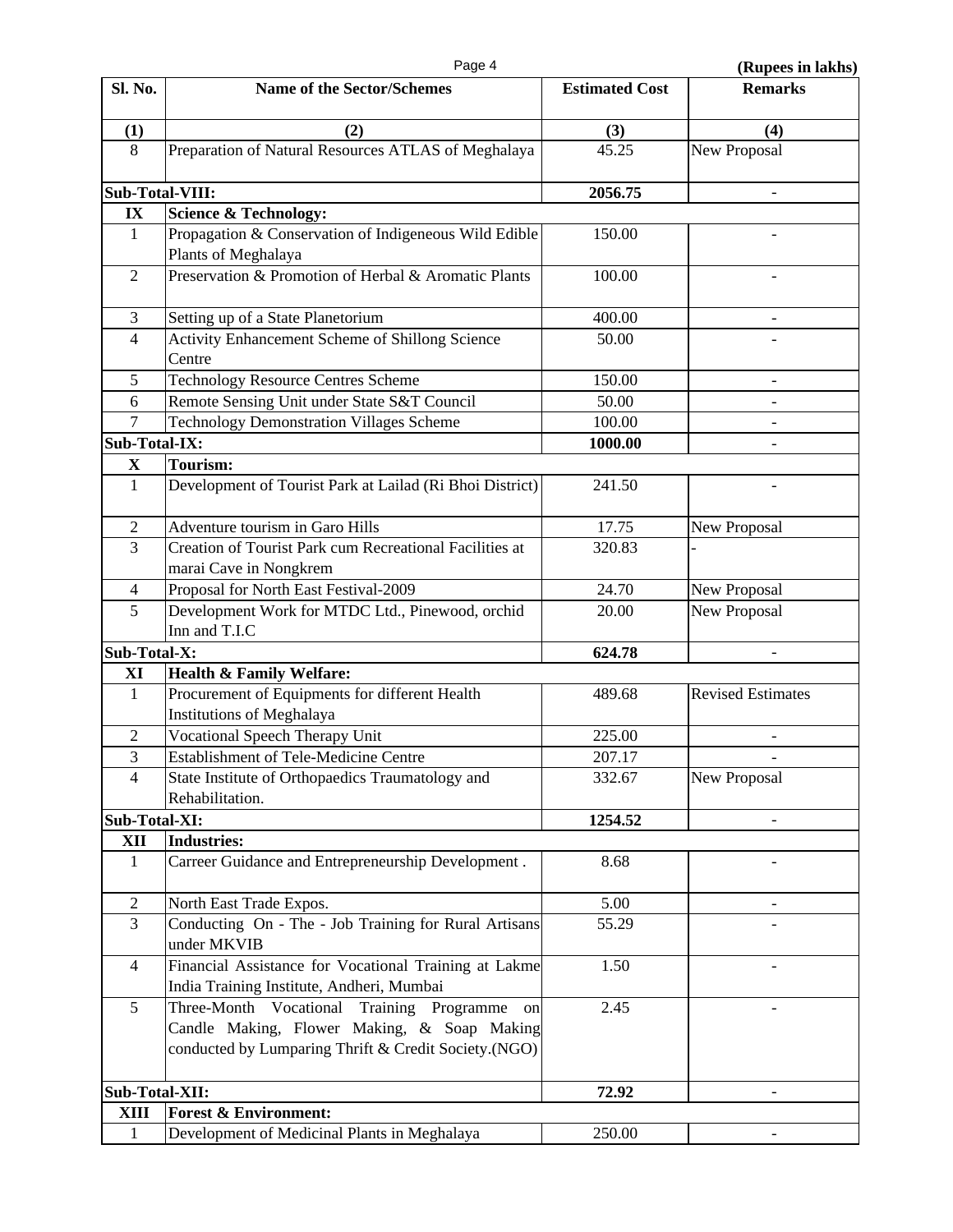| Sl. No.                | <b>Name of the Sector/Schemes</b>                                            | <b>Estimated Cost</b> | <b>Remarks</b>      |
|------------------------|------------------------------------------------------------------------------|-----------------------|---------------------|
| (1)                    | (2)                                                                          | (3)                   | (4)                 |
| $\overline{2}$         | Resource Mapping & Inventory on Bamboo in                                    | 21.00                 |                     |
|                        | Meghalaya-A Remote Sensing & GIS Approach                                    |                       |                     |
| 3                      | Afforestation in Critical Catchment Areas of H.E. Power                      | Concept Paper only    |                     |
|                        | Projects                                                                     |                       |                     |
| Sub-Total-XIII:        |                                                                              | 271.00                |                     |
| XIV                    | <b>Sericulture &amp; Weaving:</b>                                            |                       |                     |
| $\mathbf{1}$           | Common Infrastructure Facility for Silk Weaving                              | 396.00                |                     |
|                        | Technology in 4 (four) Districts of Meghalaya.                               |                       |                     |
| $\sqrt{2}$             | Sericulture Youth Employment Development                                     | 345.58                |                     |
|                        | Programme.                                                                   |                       |                     |
| $\overline{3}$         | Upgradation of Handloom Training Institute - cum -                           | 186.23                |                     |
|                        | Community Handloom Fabrics Production Unit.                                  |                       |                     |
| <b>Sub Total-XIV</b>   |                                                                              | 927.81                |                     |
| $\mathbf{X}\mathbf{V}$ | <b>Sports &amp; Youth Affairs:</b>                                           |                       |                     |
| $\mathbf{1}$           | Regional Football Academy at Umsawli, East Khasi<br>Hills.                   | 3000.00               | <b>New Proposal</b> |
| $\overline{2}$         | Construction of Inter State Football Ground at Mawjeij,<br>West Khasi Hills. | 27.49                 | <b>New Proposal</b> |
| 3                      | Indoor Stadium at Pynthor, East Khasi Hills District.                        | 213.00                |                     |
| $\overline{4}$         | Outdoor Stadium at Dkhiah, Jaintia Hills District.                           | 256.00                |                     |
| $\overline{5}$         | Sitting Galery at Jatap Near Shella, East Khasi Hills                        | 216.00                |                     |
|                        | District.                                                                    |                       |                     |
| 6                      | Outdoor Stadium at Mawlangwir, West Khasi Hills.                             | 219.00                |                     |
| 7                      | Indoor Sports Hall at Bajengdoba, West Garo Hills                            | 206.00                |                     |
|                        | District.                                                                    |                       |                     |
| <b>Sub-Total-XV:</b>   |                                                                              | 4137.49               | $\qquad \qquad -$   |
| <b>XVI</b>             | <b>Education:</b>                                                            |                       |                     |
| 1                      | Training of Secondary & Higher Secondary School                              | 6.00                  |                     |
|                        | Teachers of Meghalaya in Science & Mathematics.                              |                       |                     |
| $\boldsymbol{2}$       | Purchase of Scientific equipments in respect of Kiang                        | 20.00                 | <b>New Proposal</b> |
|                        | Nangbah Government College, Jowai.                                           |                       |                     |
| 3                      | Vocationalisation of special education of Physically                         | 20.00                 |                     |
|                        | Challenged.                                                                  |                       |                     |
| Sub-Total-XVI:         |                                                                              | 46.00                 |                     |
| <b>XVII</b>            | <b>P.H.E:</b>                                                                |                       |                     |
| 1                      | Creating necessary Infrastructure for Storage of water to                    | 956.10                |                     |
|                        | meet the Emergency need of Greater Shillong Area                             |                       |                     |
|                        | including basic infrastructure to PHE Complex at                             |                       |                     |
|                        | Mawphlang                                                                    |                       |                     |
|                        | Sub-Total-XVII:                                                              | 956.10                |                     |
| <b>XVIII</b>           | <b>Cooperation:</b>                                                          |                       |                     |
| $\mathbf{1}$           | Construction of 2500 MT Warehouse at Nongstoin                               | 122.16                |                     |
| $\overline{2}$         | Metalling and blacktopping of approach road to                               | 6.48                  |                     |
|                        | MECOFED Godown at Mawiong complex, Shillong                                  |                       |                     |
| 3                      | Construction of 1500 MT capacity Godown<br>of                                | 51.10                 |                     |
|                        | <b>MECOFED</b> at Mawiong                                                    |                       |                     |